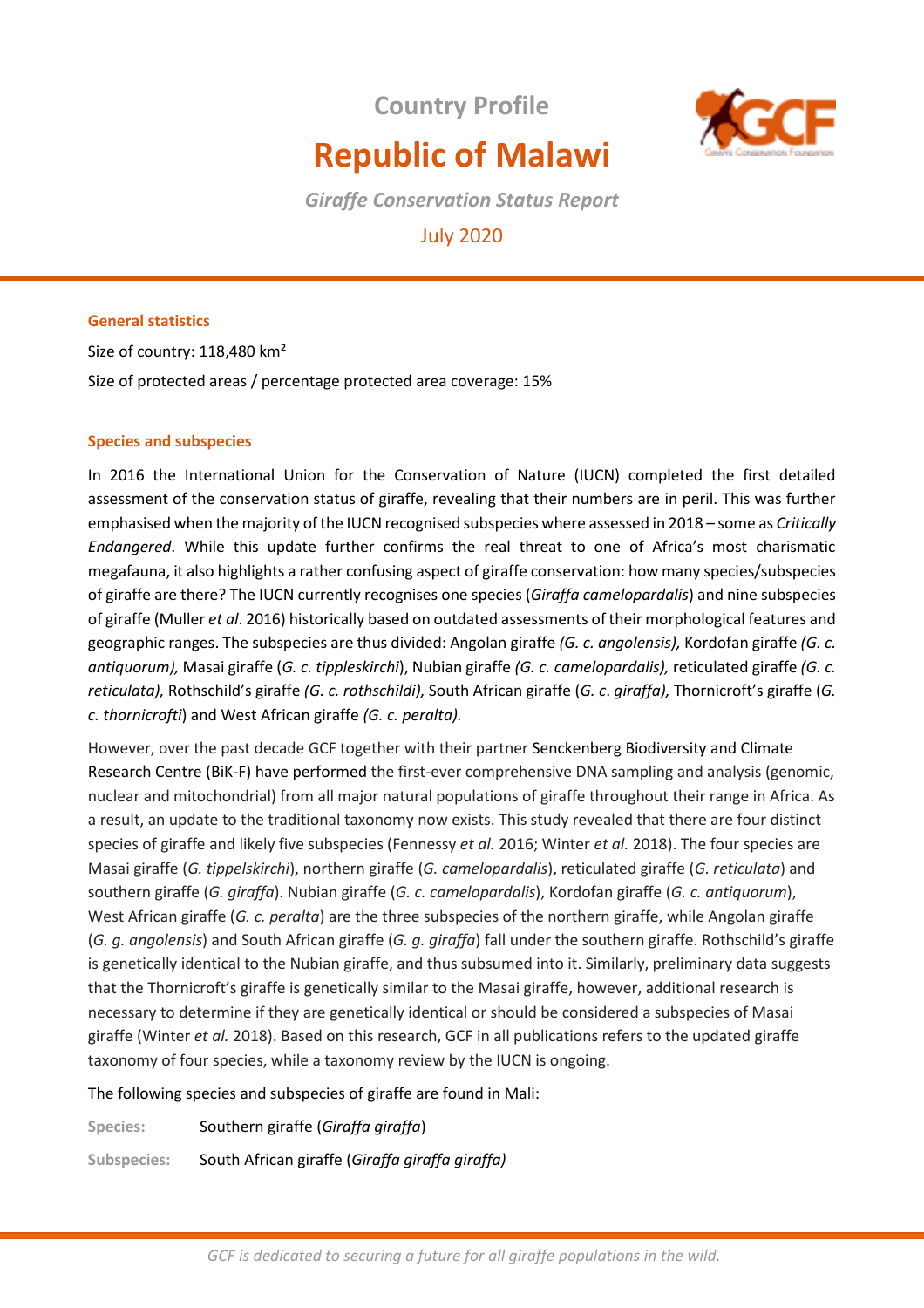#### **Conservation Status**

#### **IUCN Red List (IUCN 2018):**

*Giraffa camelopardalis* (as a species, old taxonomy) – Vulnerable (Muller *et al.* 2018)

*Giraffa giraffa* (as a species) – Not Assessed

*Giraffa giraffa giraffa* – Not Assessed

**In the Republic of Malawi:** 

The Game Act (No. 26 of 1953) is the main act for the preservation, control and trade of game animals in the Republic of Malawi. Giraffe are not specifically protected under this act.

#### **Issues/threats**

The Republic of Malawi (referred to as Malawi in this report) is one of the least urbanised and poorest countries in Africa (MFCR 2010). The greatest threats to biodiversity in Malawi include habitat degradation, fragmentation, and destruction due to unsustainable land use practices (CHM 2013; Johnson *et al.* 2012; MFCR 2010). The cumulative effect of agricultural expansion, urbanisation, infrastructure development, mining and an increase in human settlements contributes to major land conversion in the country and destruction of natural habitat (CHM 2013; Johnson *et al.* 2012; MFCR 2010).

Over-harvesting and over-exploitation of natural resources by Malawi's ever increasing human population further decimates wildlife numbers (Johnson *et al.* 2012; MFCR 2010). Due to their low economic base Malawians depend on the existing natural resource endowment for energy (fuel wood), food, construction material, medicine and fodder; forcing them to trade-off long term sustainable resource use for short term consumption (MFCR 2010). This overdependence on the environment has contributed to the local extermination of some widely used natural resources (MFCR 2010). Inadequate enforcement of environmental policies further contributes to the indiscriminate exploitation of natural resources in the country (MFCR 2010).

Wildlife species in Malawi have been decimated by illegal hunting for meat, skins and horns (MFCR 2010; Munthali & Mkanda 2002). The southern part of the country especially is heavily populated and this forces communities to encroach into protected areas and exacerbates the illegal hunting of wildlife (CHM 2013; Johnson et al. 2012; Munthali & Mkanda 2002). While there are only very few giraffe in Malawi, so far they do not appear to be adversely affected by the abovementioned threats.

It was thought that more than one giraffe (sub)species had likely been introduced into Malawi (Briggs 2013; J. Mwalukomo pers. comm.). However, after recent genetic by GCF and Senckenberg BiK-F confirmed that all giraffe introduced to Malawi came from the same source population in Zimbabwe in 1993 and were South African giraffe (*G. g. giraffa*) (GCF and African Parks 2018).

Neonate mortality of giraffe has been very high in Malawi's Nyala Game Park, possibly due to genetic inbreeding and reduced genetic diversity (J Mwalukomo pers. comm.). Closely related individuals that have been mating since their introduction two decades ago appear to be producing weak and non-disease resistant offspring (J Mwalukomo pers. comm.). There have been more than ten neonate mortalities in the park (J Mwalukomo pers. comm.).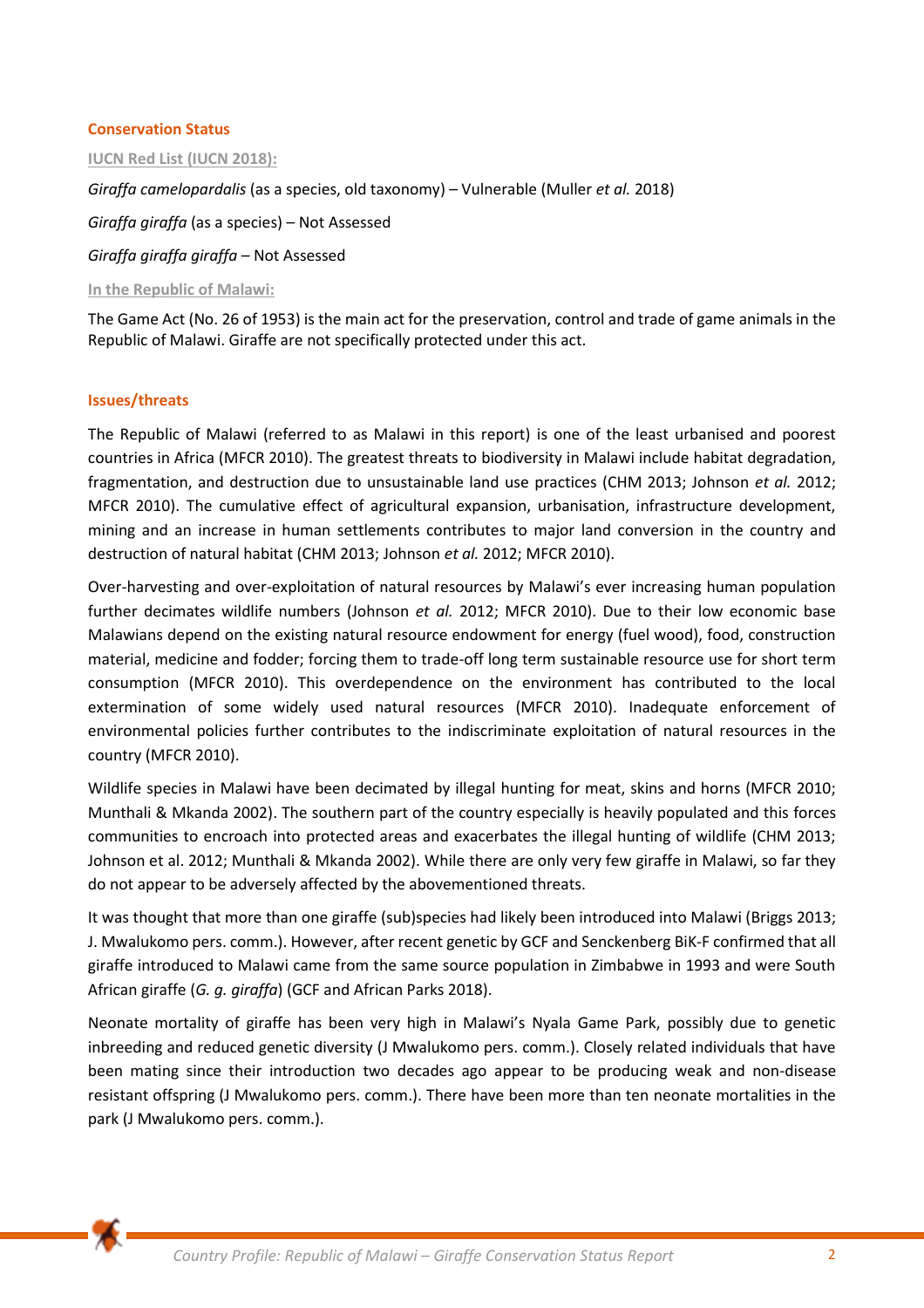## **Estimate population abundance and trends**

## **Historic**

The historical occurrence of giraffe in Malawi remains uncertain. In a summary of giraffe distribution in Africa, Dagg (1962) made no reference to the existence of giraffe in Malawi. Neither did East (1999) in his summary of the conservation status of giraffe in sub-Saharan Africa.

According to Briggs (2013), giraffe were never indigenous to Malawi. The only documented historical record of wild giraffe in the country is that of an individual that strayed over the Zambian border into Malawi's Karonga District, where it was killed by local people (Briggs 2013).

In 1993, five giraffe (assumed to be *G. g. giraffa*) were translocated from Imire Park in Zimbabwe to the privately owned Nyala Game Park in Malawi's Southern Region (J. Mwalukomo pers. comm.).

According to Briggs (2013), an unknown number of Thornicroft's giraffe (*G. c. thornicrofti*) from the Luangwa Valley in Zambia were introduced into the privately owned Kuti Wildlife Reserve in Malawi's Central Region and into Nyala Park in the early 2000s. However, the apparent introduction of Thornicroft's giraffe into Nyala Park could not be confirmed by the current park staff. In 2007, one male and one female giraffe were translocated from Nyala Park and introduced into Game Haven Park in Malawi's Southern Region (G. Gange-Harris pers. comm.). Genetic testing has confirmed that all giraffe in Malawi are in fact South African giraffe (GCF and African Parks 2018).

During a game count of Nyala Park in 2008, a total of 21 giraffe were counted, while 25 giraffe were recorded in 2009 (J. Mwalukomo pers. comm). Four giraffe died during the capture operation, possibly due to intense heat and stress (J. Mwalukomo pers. comm). A follow up game count of Nyala Park in 2010 recorded a total of 16 giraffe and in 2011, 14 giraffe (J. Mwalukomo pers. comm). This number had decreased to 13 giraffe by 2012 (J. Mwalukomo pers. comm).

#### **Current**

Currently, very few giraffe are present in Malawi (A. Salb pers. comm.). Kuti Wildlife Reserve is home to one adult male and one subadult giraffe (formerly assumed to be *G. c. thornicrofti* but confirmed *G. g. giraffa*). A single adult female giraffe on the reserve died in 2013 from an unknown cause (G. Crisford pers. comm.). Nyala Park is home to 15 giraffe (*G. g. giraffa*). Game Haven Park also holds a small population of South African giraffe.

In late 2018, 13 South African giraffe were translocated from a private game reserve in South Africa to Majete Wildlife Reserve (GCF and African Parks 2018; Vega 2018). The translocation was very successful and the 13 giraffe were joined by another four giraffe from Nyala Park, making a total population of 17 giraffe in Majete Wildlife Reserve (GCF and African Parks 2018; Vega 2018). This translocation not only represented the (re)introduction of giraffe to Majete, but bolstered Malawi's national giraffe population to 30 individuals (GCF and African Parks 2018).

In summary, the current giraffe numbers for Malawi are estimated at 30 South African giraffe and currently only found in Majete Wildlife Reserve, Nyala Park, Game Haven Park, and Kuti Wildlife Reserve.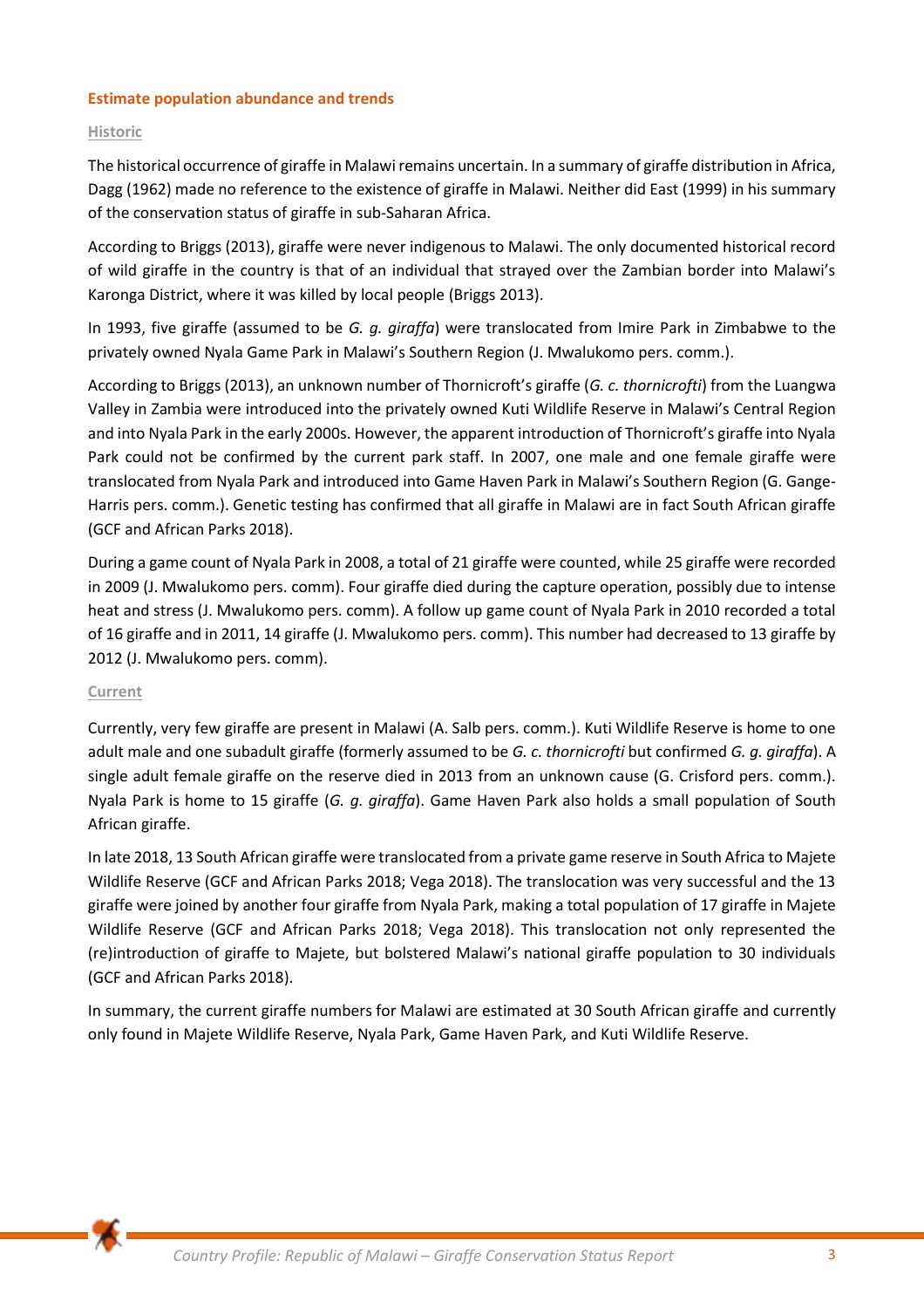#### **Future Conservation Management**

The following are proposed conservation management options for giraffe in Malawi:

- Continued understanding of giraffe (sub)speciation across the country;
- Continued support of conservation translocation operations;
- Development of a National Giraffe Strategy for Malawi;
- Support dedicated giraffe conservation, habitat protection, education, and awareness initiatives (government, NGO and academic).

#### **Acknowledgements**

We would like to thank Amanda Salb, Gen Crisford, Greg Gange-Harris, Jones Mwalukomo and Mike Aldworth for their valuable input. This updated Country Profile was financially supported by the Giraffe Conservation Foundation and its supporters.

#### **References**

Briggs, P. 2013. *Malawi.* Edition 6. [Bradt Travel Guides](http://books.google.com.na/url?client=ca-print-pub-1132843919244222&format=googleprint&num=0&channel=BTB-ca-print-pub-1132843919244222+BTB-ISBN:1841624748&q=http://www.bradtguides.com/Book/607/Malawi.html&usg=AFQjCNFYQKpehAtW_4fHjqe6npRVNFh7XA&source=gbs_buy_r) Ltd, England.

CHM. 2013. *Biodiversity in Malawi.* Malawi Clearing-House Mechanism, Convention in Biological Diversity http://www.chmmw.org/biodivmw.asp (Accessed 10 August 2013).

Dagg, A.I. 1962. *The distribution of the giraffe in Africa*. School of Graduate Studies, University of Waterloo, Waterloo, Ontario, Canada.

East, R. 1999. *African Antelope Database 1998.* IUCN/SSC Antelope Specialist Group. IUCN, Gland, Switserland and Cambridge, UK.

Fennessy, J., Bidon, T., Reuss, F., Kumar, V., Elkan, P., Nilsson, M.A., Vamberger, M. Fritz, U. & Janke, A. 2016. Multi-locus analysis reveal four giraffes species instead of one *Current Biology*, **26:** 2543-2549.

Giraffe Conservation Foundation & African Parks. 2018. *Operation Kadyamsonga: introduction of giraffe into Majete Wildlife Reserve, Malawi*.

Laws of Malawi. 1953. *Game Act.* Federal Republic of Malawi.

MFCR 2010. *Malawi Fourth Country Report to the Convention on Biological Diversity (CBD).* Environmental Affairs Department Ministry of Natural Resources, Energy and Environment, Malawi.

Muller, Z., Bercovitch, F., Brand, R., Brown, D., Brown, M., Bolger, D., Carter, K., Deacon, F., Doherty, J.B., Fennessy, J., Fennessy, S., Hussein, A.A., Lee, D., Marais, A., Strauss, M., Tutchings, A. & Wube, T. 2018. *Giraffa camelopardalis*. The IUCN Red List of Threatened Species 2016: e.T9194A51140239. www.iucnredlist.org/details/9194/0 (Accessed February 2019).

Munthali, S.M. & Mkanda, F.X. 2002. The plight of Malawi's wildlife: is trans-location of animals the solution? *Biodiversity & Conservation* **11(5)**: 751-768.

Johnson, T., Menczer, K., & Mwanjela, G. 2012. *Malawi Environmental Threats and Opportunities Assessment* (ETOA). United States Agency for International Development (USAID). Washington DC, USA.

Vega, T. 2018. *Malawi: African Parks Restore Giraffe Population in Majete*. [https://allafrica.com/stories/201811270526.html Downloaded May 2019.](https://allafrica.com/stories/201811270526.html%20Downloaded%20May%202019)

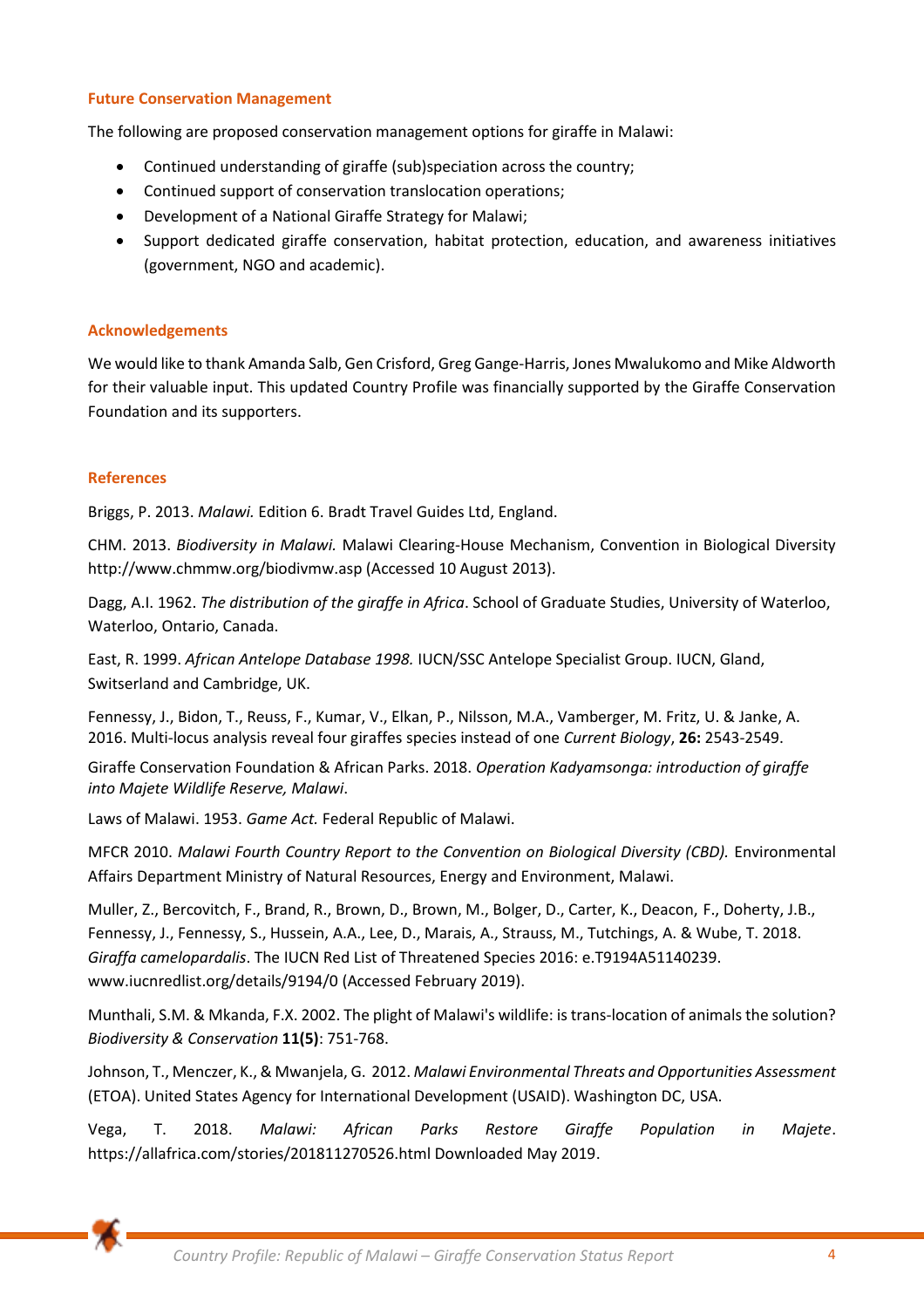Winter S, Fennessy J, Janke A. *Limited introgression supports division of giraffe into four species*. Ecol Evol. 2018;8:10156–10165.<https://doi.org/10.1002/ece3.4490>

# **Citation**

Marais, A.J., Fennessy, S., Ferguson, S. & Fennessy, J. 2020. *Country Profile: A rapid assessment of the giraffe conservation status in the Republic of Malawi.* Giraffe Conservation Foundation, Windhoek, Namibia.